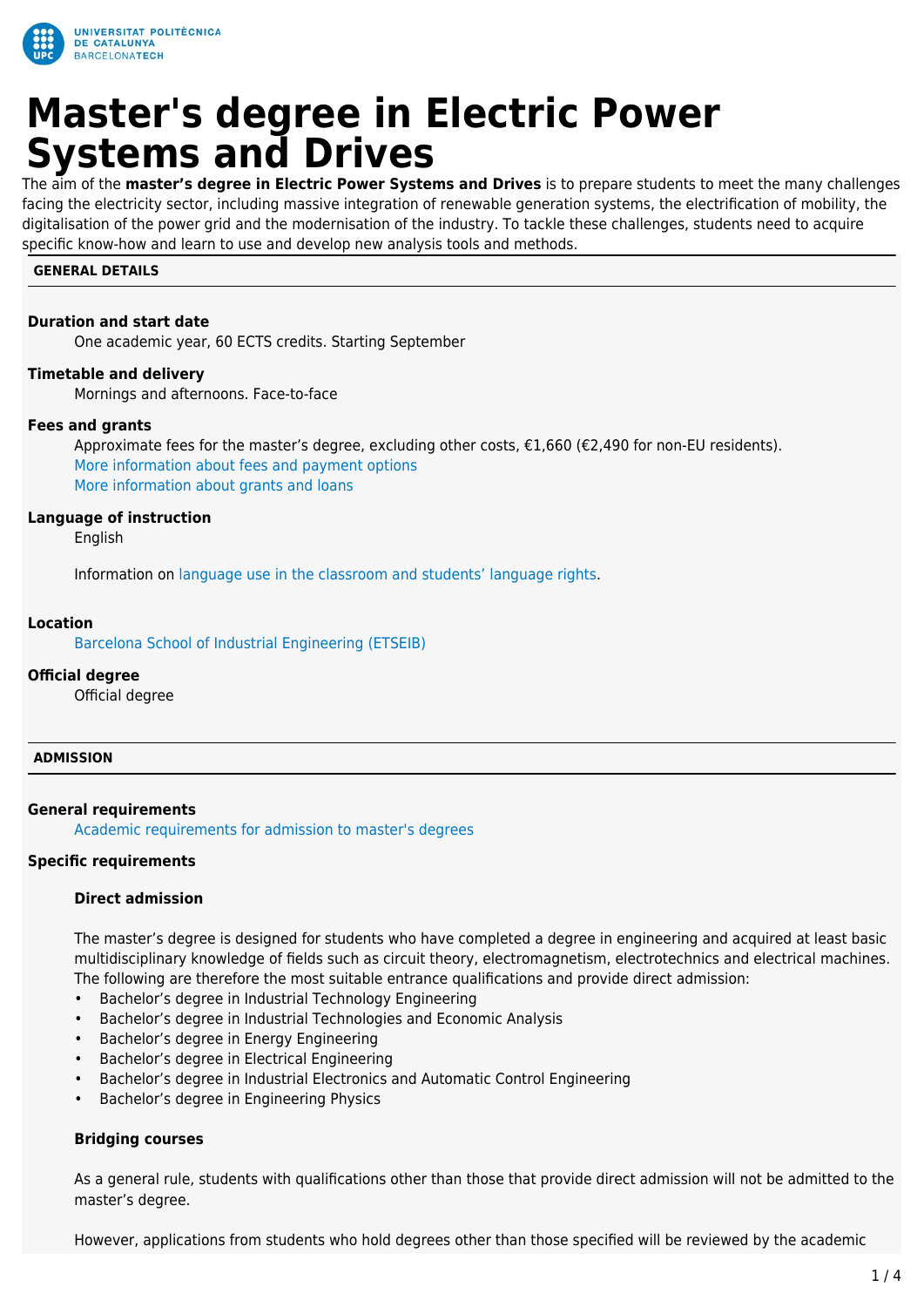committee of the master's degree to determine the suitability of their qualifications. For those admitted, the academic committee will specify what bridging courses, if any, must be taken (max. 15 ECTS credits).

# **Admission criteria**

- Academic record: 40 %
- Correspondence between the competencies of the entrance qualification and the competencies of the master's degree: 50 %
- Curriculum vitae: 10 %

# **Places**

30

# **Pre-enrolment**

Pre-enrolment closed (consult the new pre-enrolment periods in the [academic calendar\)](https://www.upc.edu/en/bachelors/academic-calendar-and-academic-regulations). [How to pre-enrol](https://upc.edu/en/masters/access-and-admission/pre-enrolment)

# **Enrolment**

[How to enrol](https://upc.edu/en/masters/access-and-admission)

# **Legalisation of foreign documents**

All documents issued in non-EU countries must be [legalised and bear the corresponding apostille.](https://www.upc.edu/sga/es/expedientes/LegDoc)

# **PROFESSIONAL OPPORTUNITIES**

# **Professional opportunities**

Students develop a high level of technological expertise that qualifies them to perform a wide range of roles, including: • Planning of electrical networks.

- Operation and control of optical systems.
- Simulation and analysis of electrical equipment, drives and systems.
- Design of electric machines and drives.
- Analysis of electricity markets.
- Procurement of electric power.

# Graduates find work with:

- RDI departments of companies.
- Universities, technology centres and research centres.
- Manufacturers of electrical systems and equipment.
- Companies in the renewable energy and electric mobility sectors.
- Consulting and engineering companies related to the electric power field.

# **Competencies**

# **Generic competencies**

Generic competencies are the skills that graduates acquire regardless of the specific course or field of study. The generic competencies established by the UPC are capacity for innovation and entrepreneurship, sustainability and social commitment, knowledge of a foreign language (preferably English), teamwork and proper use of information resources.

# **Specific competencies**

- The ability to identify the necessary fundamentals—in terms of electrical technology and systems and electricity markets—for the analysis of electrical power systems.
- The ability to analyse and design electrical equipment, including electrical machines, transformers, power electronics–based converters, switches and other equipment.
- The ability to operate and control electrical equipment, including electrical machines, transformers, power electronics–based converters, switches and other equipment.
- The ability to apply electrical technologies in different areas, including renewable and conventional energy generation, electric mobility, buildings, and industrial, agri-food and service sectors.
- The ability to interpret and analyse the operation of electrical power systems under normal operating conditions and in the context of events and disturbances that may occur in electrical systems, including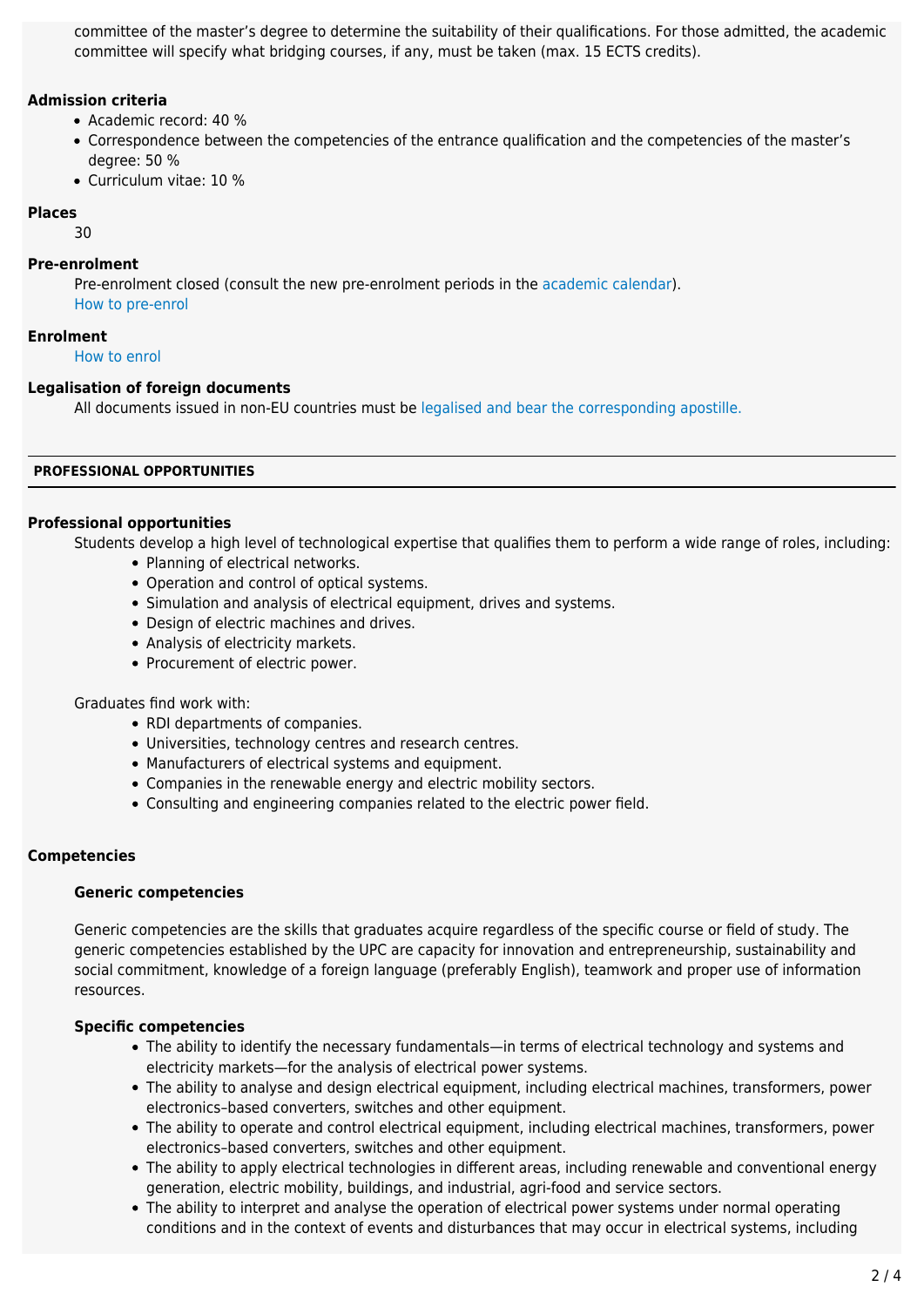faults and transients.

- The ability to develop control and operation techniques to ensure the stability, resilience and efficiency of electrical systems, taking into account contingencies that may affect internal or external networks.
- The ability to clearly and comprehensively interpret, describe and analyse the functioning of national and supranational electricity markets, as well as applicable legislation.
- The ability to apply data management, data optimisation and data science techniques to the operation of electrical systems and electricity markets.
- The ability to carry out and present and defend before an examination committee an original, individual piece of work consisting of a comprehensive electrical engineering project that synthesises the competencies acquired on the degree.

#### **ORGANISATION: ACADEMIC CALENDAR AND REGULATIONS**

#### **UPC school**

[Barcelona School of Industrial Engineering \(ETSEIB\)](https://upc.edu/en/the-upc/schools/etseib)

# **Academic coordinator**

[Oriol Gomis Bellmunt](http://futur.upc.edu/OriolGomisBellmunt?locale=en)

#### **Academic calendar**

[General academic calendar for bachelor's, master's and doctoral degrees courses](https://www.upc.edu/en/bachelors/academic-calendar-and-academic-regulations)

# **Academic regulations**

[Academic regulations for master's degree courses at the UPC](https://www.upc.edu/sga/ca/shared/fitxers-normatives/AcademicRegulations_EN/NAGRAMA/nagrama-18-19_en_definitiva.pdf)

# **CURRICULUM**

| <b>Subjects</b>                                                                                           | <b>ECTS</b><br>credits | <b>Type</b> |
|-----------------------------------------------------------------------------------------------------------|------------------------|-------------|
| <b>FIRST SEMESTER</b>                                                                                     |                        |             |
| <b>Advanced Electrical Engineering</b>                                                                    | 5                      | Optional    |
| Analysis and Control of Modern Power Electronics Dominated Power Systems                                  | 5                      | Optional    |
| Contract for the Supply of Energy                                                                         | 5                      | Optional    |
| Control and Automation for the Efficient Use of Energy                                                    | 5                      | Optional    |
| Electric Drives with High Efficiency and Low Environmental Impact                                         | 5                      | Optional    |
| <b>Electric Energy Conversion</b>                                                                         | 5                      | Compulsory  |
| Energy Economy and Comprehensive Energy Planning Models                                                   | 5                      | Optional    |
| <b>Energy Markets</b>                                                                                     | 5                      | Compulsory  |
| <b>Energy Storage</b>                                                                                     | 5                      | Optional    |
| Integration of Renewables in the Electric Grid                                                            | 5                      | Optional    |
| Power Electronics and Electrical Machines Application in Electrical Mobility and Industrial Application 5 |                        | Optional    |
| Power System                                                                                              | 5                      | Compulsory  |
| Quality of Power Supply and Integration of Renewables in the Network                                      | 5                      | Optional    |
| <b>Smart Grids</b>                                                                                        | 5                      | Optional    |
| <b>Wind Power</b>                                                                                         | 5                      | Optional    |
| <b>SECOND SEMESTER</b>                                                                                    |                        |             |
| Data Science Applied to Electrical Energy Systems                                                         | 5                      | Optional    |